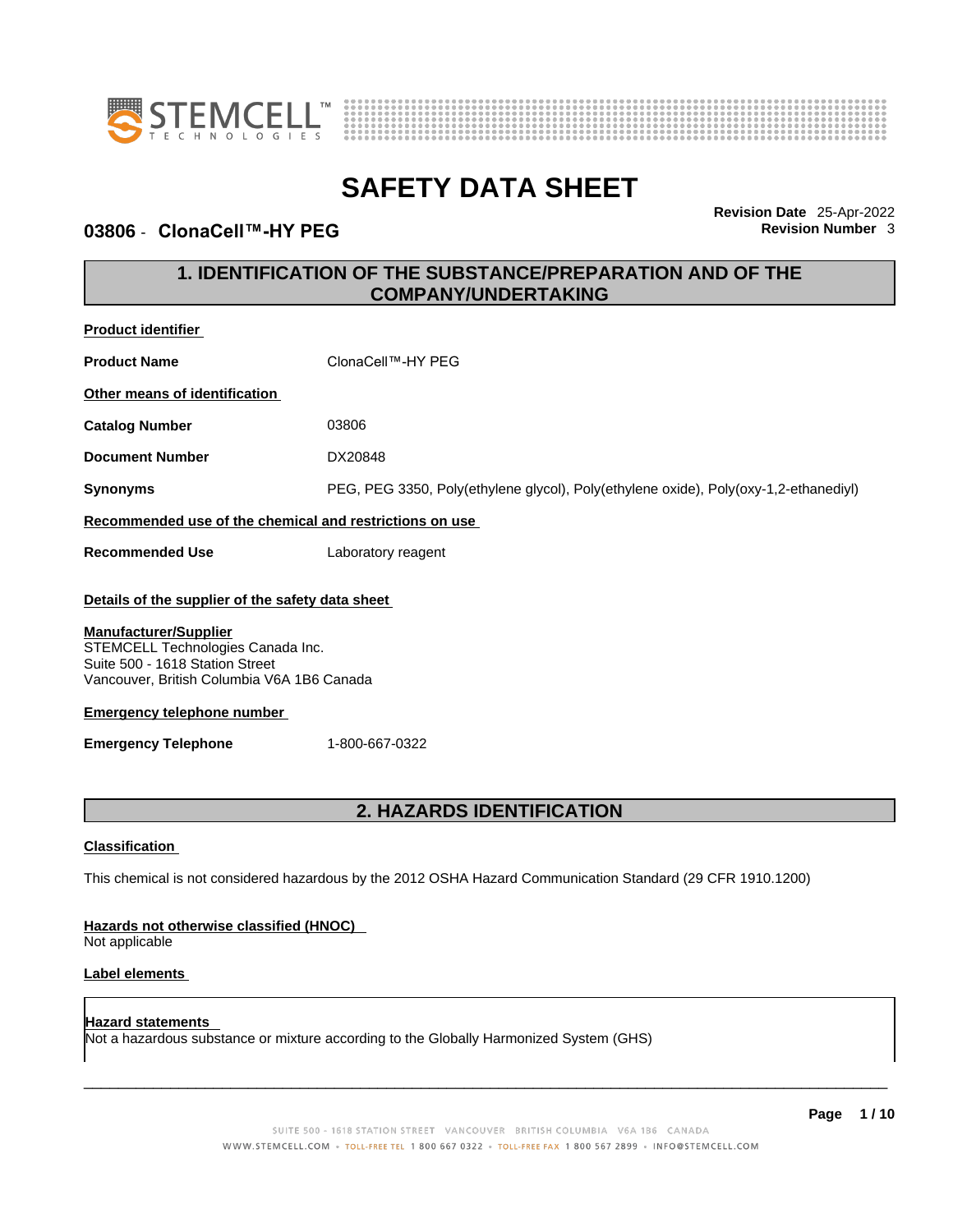



## \_\_\_\_\_\_\_\_\_\_\_\_\_\_\_\_\_\_\_\_\_\_\_\_\_\_\_\_\_\_\_\_\_\_\_\_\_\_\_\_\_\_\_\_\_\_\_\_\_\_\_\_\_\_\_\_\_\_\_\_\_\_\_\_\_\_\_\_\_\_\_\_\_\_\_\_\_\_\_\_\_\_\_\_\_\_\_\_\_\_\_\_\_ **Revision Date** 25-Apr-2022 **03806** - **ClonaCell™-HY PEG Revision Number** 3

The product contains no substances which at their given concentration, are considered to be hazardous to health.

**Appearance** Clear **Physical state** Liquid **Odor No data available Physical state** Liquid **Constantinent** 

**Other Information** 

Not applicable

### **Unknown acute toxicity** 0 % of the mixture consists of ingredient(s) of unknown toxicity

0 % of the mixture consists of ingredient(s) of unknown acute oral toxicity

0 % of the mixture consists of ingredient(s) of unknown acute dermal toxicity

0 % of the mixture consists of ingredient(s) of unknown acute inhalation toxicity (gas)

0 % of the mixture consists of ingredient(s) of unknown acute inhalation toxicity (vapor)

0 % of the mixture consists of ingredient(s) of unknown acute inhalation toxicity (dust/mist)

### **3. COMPOSITION/INFORMATION ON INGREDIENTS**

### **Substance**

Not applicable.

**Mixture** 

Not a hazardous substance or mixture according to the Globally Harmonized System (GHS) **Synonyms** PEG, PEG 3350, Poly(ethylene glycol), Poly(ethylene oxide), Poly(oxy-1,2-ethanediyl).

\*The exact percentage (concentration) of composition has been withheld as a trade secret.

### **4. FIRST AID MEASURES**

### **Description of first aid measures**

| <b>Inhalation</b>   | Remove to fresh air.                                                                                                    |
|---------------------|-------------------------------------------------------------------------------------------------------------------------|
| Eye contact         | Rinse thoroughly with plenty of water for at least 15 minutes, lifting lower and upper eyelids.<br>Consult a physician. |
| <b>Skin contact</b> | Wash skin with soap and water.                                                                                          |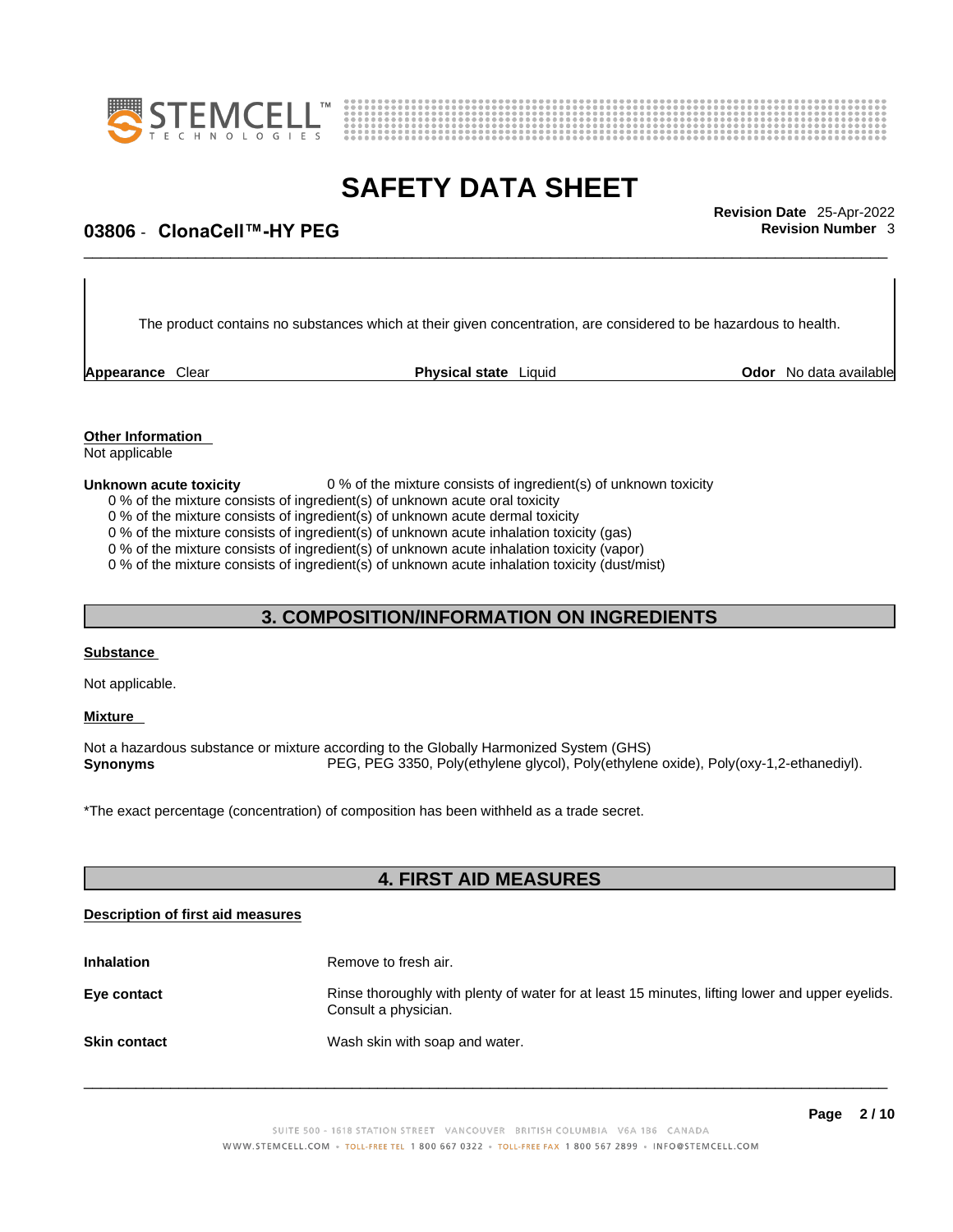



## \_\_\_\_\_\_\_\_\_\_\_\_\_\_\_\_\_\_\_\_\_\_\_\_\_\_\_\_\_\_\_\_\_\_\_\_\_\_\_\_\_\_\_\_\_\_\_\_\_\_\_\_\_\_\_\_\_\_\_\_\_\_\_\_\_\_\_\_\_\_\_\_\_\_\_\_\_\_\_\_\_\_\_\_\_\_\_\_\_\_\_\_\_ **Revision Date** 25-Apr-2022 **03806** - **ClonaCell™-HY PEG Revision Number** 3

**Ingestion Clean mouth with water and drink afterwards plenty of water.** 

### **Most important symptoms and effects, both acute and delayed**

**Symptoms** No information available.

**Indication of any immediate medical attention and special treatment needed**

**Note to physicians** Treat symptomatically.

### **5. FIRE-FIGHTING MEASURES**

| <b>Suitable Extinguishing Media</b>                                                                              | Use extinguishing measures that are appropriate to local circumstances and the<br>surrounding environment. |  |
|------------------------------------------------------------------------------------------------------------------|------------------------------------------------------------------------------------------------------------|--|
| Unsuitable extinguishing media                                                                                   | CAUTION: Use of water spray when fighting fire may be inefficient.                                         |  |
| Specific hazards arising from the<br>chemical                                                                    | No information available.                                                                                  |  |
| <b>Explosion data</b><br><b>Sensitivity to Mechanical Impact None.</b><br><b>Sensitivity to Static Discharge</b> | None.                                                                                                      |  |

**Special protective equipment for fire-fighters** Firefighters should wear self-contained breathing apparatus and full firefighting turnout gear. Use personal protection equipment.

### **6. ACCIDENTAL RELEASE MEASURES**

#### **Personal precautions, protective equipment and emergency procedures**

**Personal precautions** Ensure adequate ventilation.

**Environmental precautions** 

**Environmental precautions** See Section 12 for additional Ecological Information.

### **Methods and material for containment and cleaning up**

**Methods for containment** Prevent further leakage or spillage if safe to do so.

**Methods for cleaning up** Pick up and transfer to properly labeled containers.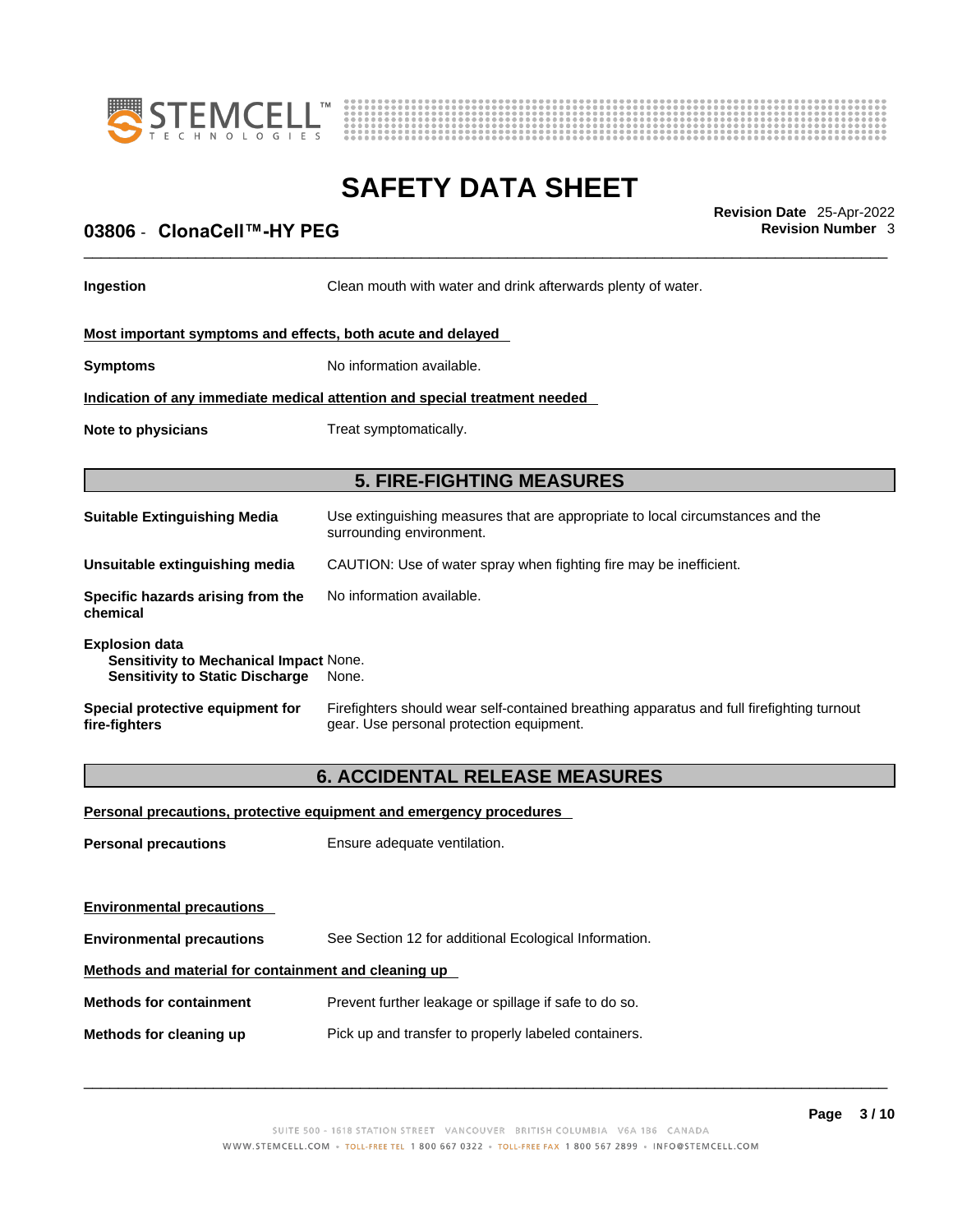



## \_\_\_\_\_\_\_\_\_\_\_\_\_\_\_\_\_\_\_\_\_\_\_\_\_\_\_\_\_\_\_\_\_\_\_\_\_\_\_\_\_\_\_\_\_\_\_\_\_\_\_\_\_\_\_\_\_\_\_\_\_\_\_\_\_\_\_\_\_\_\_\_\_\_\_\_\_\_\_\_\_\_\_\_\_\_\_\_\_\_\_\_\_ **Revision Date** 25-Apr-2022 **03806** - **ClonaCell™-HY PEG Revision Number** 3

**Prevention of secondary hazards** Clean contaminated objects and areas thoroughly observing environmental regulations.

### **7. HANDLING AND STORAGE**

**Precautions for safe handling**

**Advice on safe handling** Handle in accordance with good industrial hygiene and safety practice.

### **Conditions for safe storage, including any incompatibilities**

**Storage Conditions** Store in accordance with information listed on the Product Information Sheet (PIS).

### **8. EXPOSURE CONTROLS/PERSONAL PROTECTION**

### **Control parameters**

| <b>Exposure Limits</b>                                                | This product, as supplied, does not contain any hazardous materials with occupational<br>exposure limits established by the region specific regulatory bodies.              |  |
|-----------------------------------------------------------------------|-----------------------------------------------------------------------------------------------------------------------------------------------------------------------------|--|
| <b>Appropriate engineering controls</b>                               |                                                                                                                                                                             |  |
| <b>Engineering controls</b>                                           | <b>Showers</b><br>Eyewash stations<br>Ventilation systems.                                                                                                                  |  |
| Individual protection measures, such as personal protective equipment |                                                                                                                                                                             |  |
| Eye/face protection                                                   | No special protective equipment required.                                                                                                                                   |  |
| Skin and body protection                                              | No special protective equipment required.                                                                                                                                   |  |
| <b>Respiratory protection</b>                                         | No protective equipment is needed under normal use conditions. If exposure limits are<br>exceeded or irritation is experienced, ventilation and evacuation may be required. |  |
| General hygiene considerations                                        | Handle in accordance with good industrial hygiene and safety practice.                                                                                                      |  |

### **9. PHYSICAL AND CHEMICAL PROPERTIES**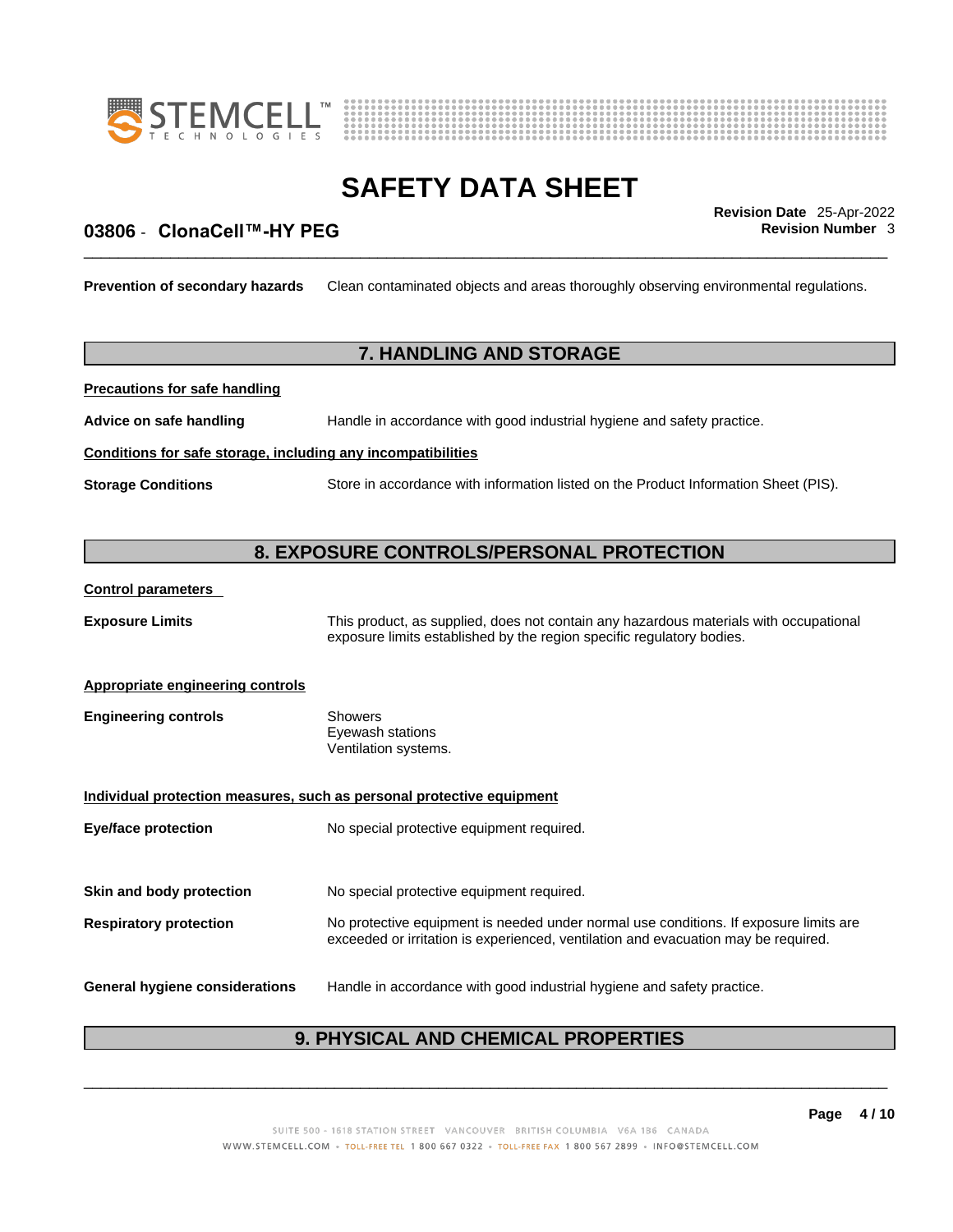



**03806** - **ClonaCell™-HY PEG Revision Number** 3

\_\_\_\_\_\_\_\_\_\_\_\_\_\_\_\_\_\_\_\_\_\_\_\_\_\_\_\_\_\_\_\_\_\_\_\_\_\_\_\_\_\_\_\_\_\_\_\_\_\_\_\_\_\_\_\_\_\_\_\_\_\_\_\_\_\_\_\_\_\_\_\_\_\_\_\_\_\_\_\_\_\_\_\_\_\_\_\_\_\_\_\_\_ **Revision Date** 25-Apr-2022

| Information on basic physical and chemical properties |                   |  |
|-------------------------------------------------------|-------------------|--|
| <b>Physical state</b>                                 | Liauid            |  |
| Appearance                                            | Clear             |  |
| Color                                                 | red-orange        |  |
| Odor                                                  | No data available |  |
| Odor threshold                                        | No data available |  |
|                                                       |                   |  |

| Property                             |
|--------------------------------------|
| рH                                   |
| Melting point / freezing point       |
| <b>Boiling point / boiling range</b> |
| <b>Flash point</b>                   |
| <b>Evaporation rate</b>              |
| <b>Flammability (solid, gas)</b>     |
| <b>Flammability Limit in Air</b>     |
| <b>Upper flammability limit:</b>     |
| Lower flammability limit:            |
| Vapor pressure                       |
| Vapor density                        |
| <b>Relative density</b>              |
| Water solubility                     |
| Solubility in other solvents         |
| <b>Partition coefficient</b>         |
| <b>Autoignition temperature</b>      |
| <b>Decomposition temperature</b>     |
| <b>Kinematic viscosity</b>           |
| <b>Dynamic viscosity</b>             |
| <b>Explosive properties</b>          |
| <b>Oxidizing properties</b>          |
|                                      |

**Other Information Molecular weight** 3350 **Molecular formula** H(OCH2CH2)nOH **Bulk density No information available** 

**PH ANO data available None known**<br> **PH ANO data available None known**<br>
None known **Moltinga Additional Book in the Solomon No data available None Known<br>
<b>Mone known**<br> **None known Roidata available <br><b>Aboiling** *Roid None known*<br>**Roid** *Roid Aboiling* **None known Flash Mone known**<br> **Flash Mone known**<br> **Flash Mone known**<br> **Flash Mone known Evaporation Revaluate Room None known**<br> **Evaporation** None known<br>
None known **No data available** 

**Explosive properties** No data available **Oxidizing properties** No information available **No data available Lower flammability limit:** No data available **No data available None known** No data available None known **Relatively No data available None known** No data available None known **Solut Alax Available included included** None known<br> **Solution** None known **No data available** No data available **None known No data available None known Kinematica** No data available **None known**<br>No data available None known **No data available** 

**Softening point** No information available **VOC Content (%)** No information available **Liquid Density** No information available

#### **Property Values Remarks • Method**

**None known** 

### **10. STABILITY AND REACTIVITY**

| Reactivity                                                              | No information available.                                 |
|-------------------------------------------------------------------------|-----------------------------------------------------------|
| Chemical stability                                                      | Stable under recommended transport or storage conditions. |
| <b>Possibility of hazardous reactions</b> None under normal processing. |                                                           |
| Conditions to avoid                                                     | None known based on information supplied.                 |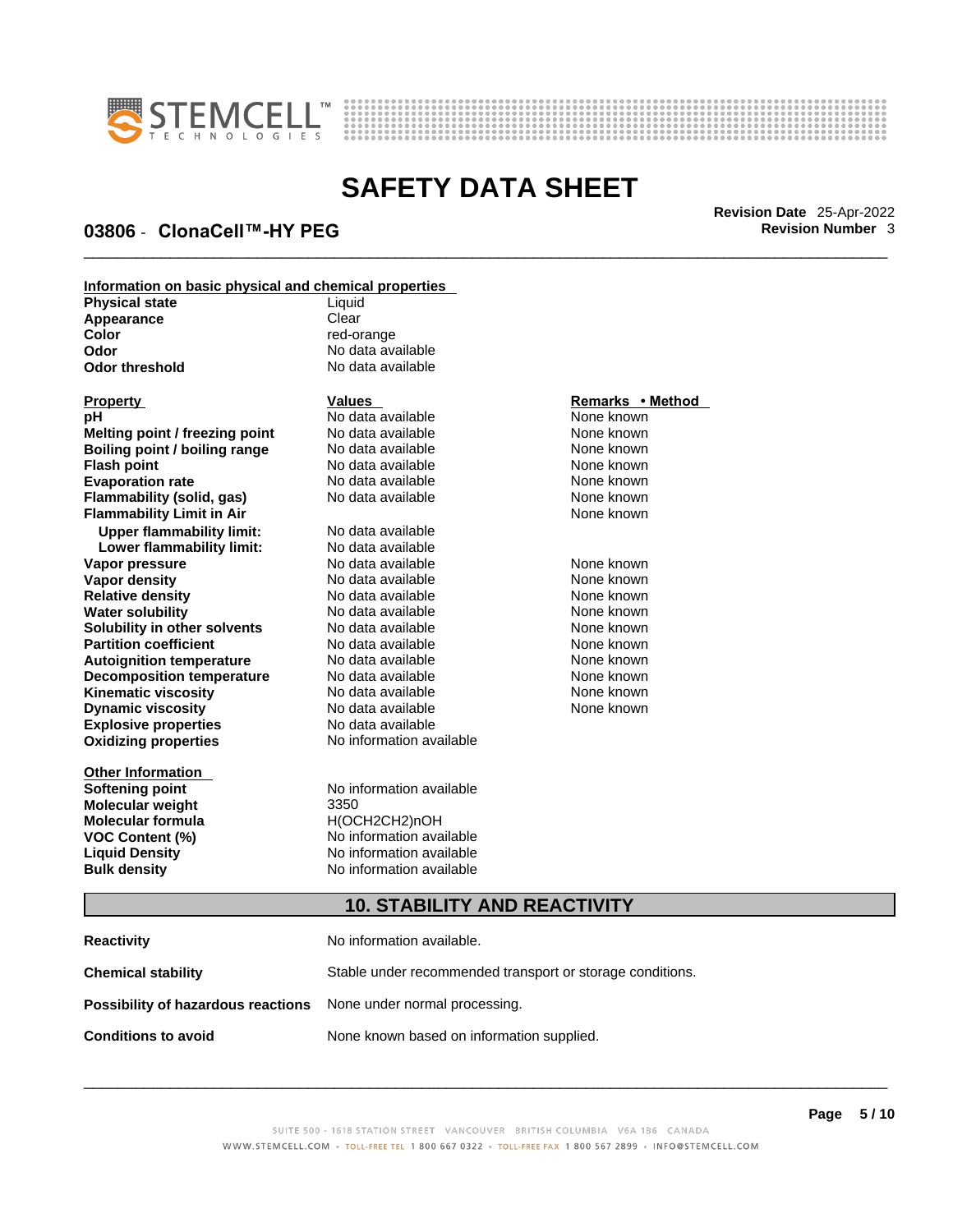



## \_\_\_\_\_\_\_\_\_\_\_\_\_\_\_\_\_\_\_\_\_\_\_\_\_\_\_\_\_\_\_\_\_\_\_\_\_\_\_\_\_\_\_\_\_\_\_\_\_\_\_\_\_\_\_\_\_\_\_\_\_\_\_\_\_\_\_\_\_\_\_\_\_\_\_\_\_\_\_\_\_\_\_\_\_\_\_\_\_\_\_\_\_ **Revision Date** 25-Apr-2022 **03806** - **ClonaCell™-HY PEG Revision Number** 3

**Incompatible materials** None known based on information supplied.

**Hazardous decomposition products** None known based on information supplied.

### **11. TOXICOLOGICAL INFORMATION**

### **Information on likely routes of exposure**

| <b>Product Information</b>                                                                                                                                                                                                                                                                                                                                                                                                                                                                                                                                                 |                                                                                                                    |  |
|----------------------------------------------------------------------------------------------------------------------------------------------------------------------------------------------------------------------------------------------------------------------------------------------------------------------------------------------------------------------------------------------------------------------------------------------------------------------------------------------------------------------------------------------------------------------------|--------------------------------------------------------------------------------------------------------------------|--|
| <b>Inhalation</b>                                                                                                                                                                                                                                                                                                                                                                                                                                                                                                                                                          | Specific test data for the substance or mixture is not available.                                                  |  |
| Eye contact                                                                                                                                                                                                                                                                                                                                                                                                                                                                                                                                                                | Specific test data for the substance or mixture is not available.                                                  |  |
| <b>Skin contact</b>                                                                                                                                                                                                                                                                                                                                                                                                                                                                                                                                                        | Specific test data for the substance or mixture is not available.                                                  |  |
| Ingestion                                                                                                                                                                                                                                                                                                                                                                                                                                                                                                                                                                  | Specific test data for the substance or mixture is not available.                                                  |  |
| Symptoms related to the physical, chemical and toxicological characteristics                                                                                                                                                                                                                                                                                                                                                                                                                                                                                               |                                                                                                                    |  |
| <b>Symptoms</b>                                                                                                                                                                                                                                                                                                                                                                                                                                                                                                                                                            | No information available.                                                                                          |  |
| <b>Numerical measures of toxicity</b>                                                                                                                                                                                                                                                                                                                                                                                                                                                                                                                                      |                                                                                                                    |  |
| <b>Acute toxicity</b>                                                                                                                                                                                                                                                                                                                                                                                                                                                                                                                                                      |                                                                                                                    |  |
| <b>ATEmix (oral)</b><br><b>ATEmix (dermal)</b>                                                                                                                                                                                                                                                                                                                                                                                                                                                                                                                             | The following values are calculated based on chapter 3.1 of the GHS document<br>39,615.70 mg/kg<br>35,942.10 mg/kg |  |
| 0 % of the mixture consists of ingredient(s) of unknown toxicity<br>Unknown acute toxicity<br>0 % of the mixture consists of ingredient(s) of unknown acute oral toxicity<br>0 % of the mixture consists of ingredient(s) of unknown acute dermal toxicity<br>0 % of the mixture consists of ingredient(s) of unknown acute inhalation toxicity (gas)<br>0 % of the mixture consists of ingredient(s) of unknown acute inhalation toxicity (vapor)<br>0 % of the mixture consists of ingredient(s) of unknown acute inhalation toxicity (dust/mist)<br>Product Information |                                                                                                                    |  |
| <b>Component Information</b>                                                                                                                                                                                                                                                                                                                                                                                                                                                                                                                                               |                                                                                                                    |  |
| Delayed and immediate effects as well as chronic effects from short and long-term exposure                                                                                                                                                                                                                                                                                                                                                                                                                                                                                 |                                                                                                                    |  |
| <b>Skin corrosion/irritation</b>                                                                                                                                                                                                                                                                                                                                                                                                                                                                                                                                           | No information available.                                                                                          |  |
| <b>Product Information</b>                                                                                                                                                                                                                                                                                                                                                                                                                                                                                                                                                 |                                                                                                                    |  |
| Serious eye damage/eye irritation                                                                                                                                                                                                                                                                                                                                                                                                                                                                                                                                          | No information available.                                                                                          |  |

Product Information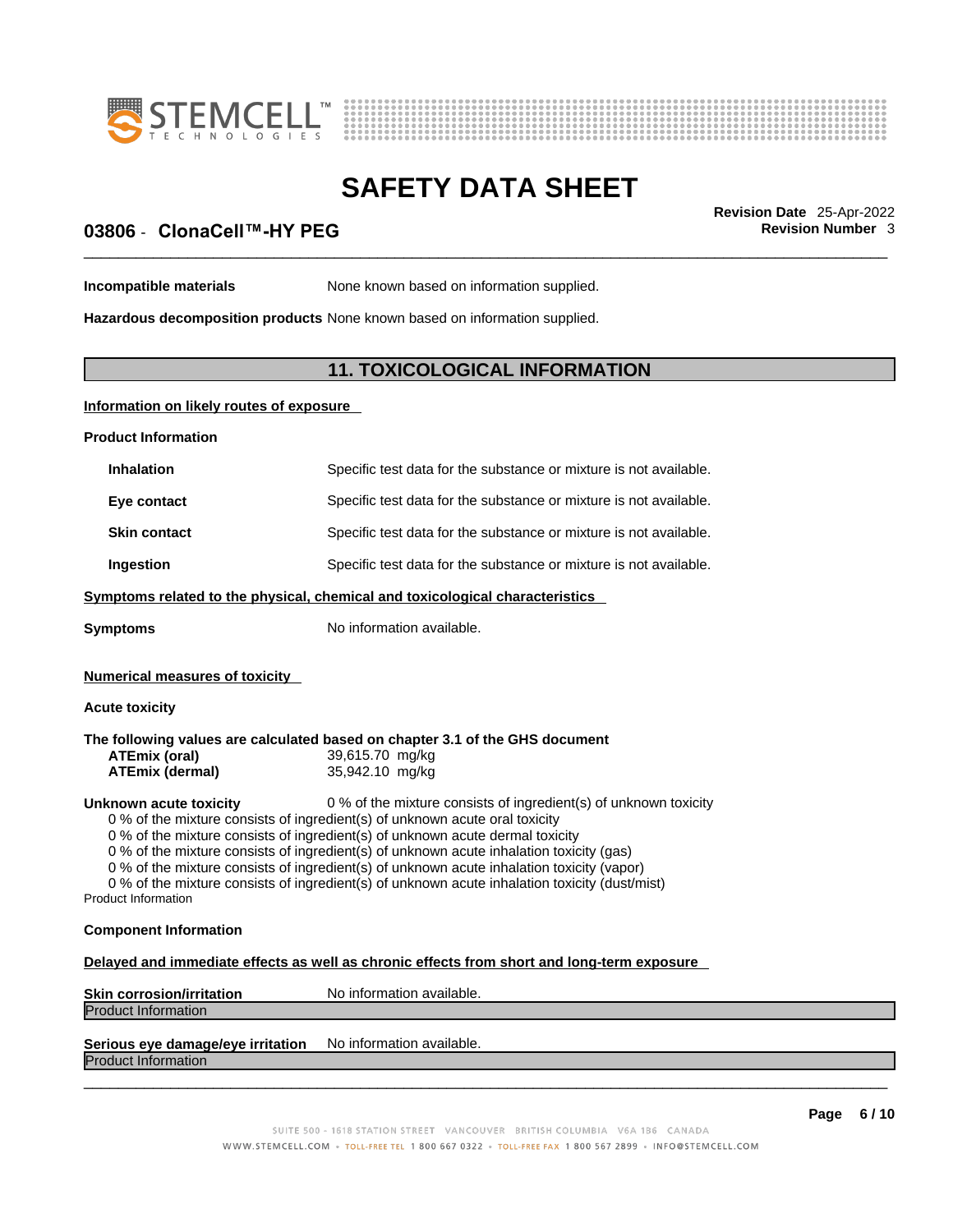



\_\_\_\_\_\_\_\_\_\_\_\_\_\_\_\_\_\_\_\_\_\_\_\_\_\_\_\_\_\_\_\_\_\_\_\_\_\_\_\_\_\_\_\_\_\_\_\_\_\_\_\_\_\_\_\_\_\_\_\_\_\_\_\_\_\_\_\_\_\_\_\_\_\_\_\_\_\_\_\_\_\_\_\_\_\_\_\_\_\_\_\_\_ **Revision Date** 25-Apr-2022

### **03806** - **ClonaCell™-HY PEG Revision Number** 3

| Respiratory or skin sensitization                    | No information available.                               |  |  |
|------------------------------------------------------|---------------------------------------------------------|--|--|
| <b>Product Information</b>                           |                                                         |  |  |
| Germ cell mutagenicity<br><b>Product Information</b> | No information available.                               |  |  |
| Carcinogenicity                                      | No information available.                               |  |  |
| <b>Reproductive toxicity</b>                         | No information available.                               |  |  |
| <b>Product Information</b>                           |                                                         |  |  |
| <b>STOT - single exposure</b>                        | No information available.                               |  |  |
|                                                      | <b>Product Information</b>                              |  |  |
| <b>STOT - repeated exposure</b>                      | No information available.<br><b>Product Information</b> |  |  |
|                                                      |                                                         |  |  |
| Target organ effects                                 | Respiratory system, Eyes, Skin.                         |  |  |
| <b>Aspiration hazard</b>                             | No information available.                               |  |  |

### **12. ECOLOGICAL INFORMATION**

| Ecotoxicity                   |                                    |  |
|-------------------------------|------------------------------------|--|
| <b>Product Information</b>    |                                    |  |
| Persistence and degradability | No information available.          |  |
| <b>Bioaccumulation</b>        | There is no data for this product. |  |
|                               |                                    |  |
| Other adverse effects         | No information available.          |  |

### **13. DISPOSAL CONSIDERATIONS**

### **Waste treatment methods**

| Waste from residues/unused | Dispose of in accordance with local regulations. Dispose of waste in accordance with |
|----------------------------|--------------------------------------------------------------------------------------|
| products                   | environmental legislation.                                                           |
|                            |                                                                                      |

**Contaminated packaging** Do not reuse empty containers.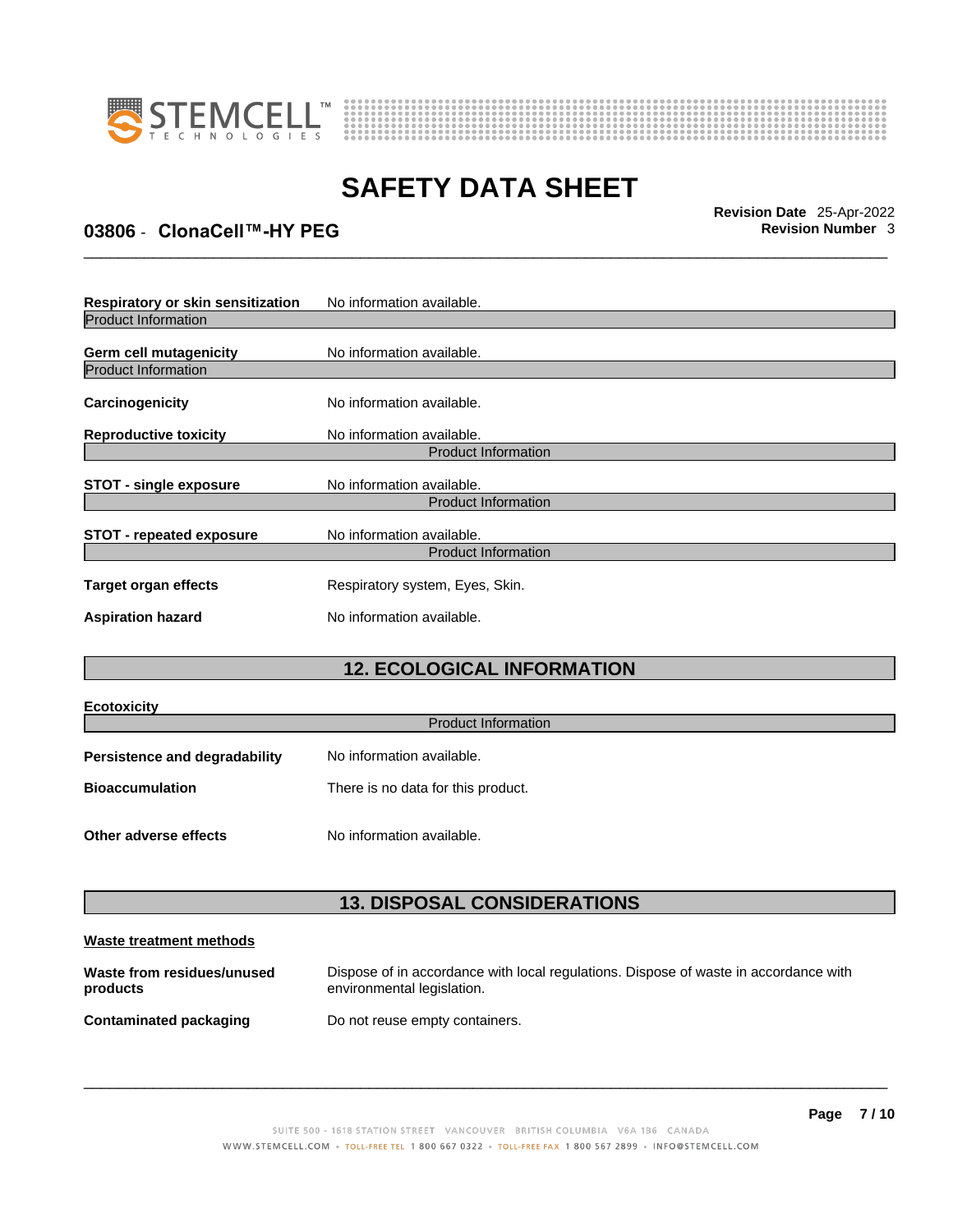



\_\_\_\_\_\_\_\_\_\_\_\_\_\_\_\_\_\_\_\_\_\_\_\_\_\_\_\_\_\_\_\_\_\_\_\_\_\_\_\_\_\_\_\_\_\_\_\_\_\_\_\_\_\_\_\_\_\_\_\_\_\_\_\_\_\_\_\_\_\_\_\_\_\_\_\_\_\_\_\_\_\_\_\_\_\_\_\_\_\_\_\_\_ **Revision Date** 25-Apr-2022

### **03806** - **ClonaCell™-HY PEG Revision Number** 3

### **14. TRANSPORT INFORMATION**

| <b>DOT</b>  | Not regulated |
|-------------|---------------|
| <u>TDG</u>  | Not regulated |
| <b>MEX</b>  | Not regulated |
| ICAO (air)  | Not regulated |
| <b>IATA</b> | Not regulated |
| <b>IMDG</b> | Not regulated |
| <b>RID</b>  | Not regulated |
| <b>ADR</b>  | Not regulated |
| <b>ADN</b>  | Not regulated |

### **15. REGULATORY INFORMATION**

| Does not comply |
|-----------------|
| Does not comply |
| Does not comply |
| Does not comply |
| Does not comply |
| Does not comply |
| Does not comply |
| Does not comply |
|                 |

 **Legend:** 

 **TSCA** - United States Toxic Substances Control Act Section 8(b) Inventory

 **DSL/NDSL** - Canadian Domestic Substances List/Non-Domestic Substances List

 **EINECS/ELINCS** - European Inventory of Existing Chemical Substances/European List of Notified Chemical Substances

 **ENCS** - Japan Existing and New Chemical Substances

 **IECSC** - China Inventory of Existing Chemical Substances

 **KECL** - Korean Existing and Evaluated Chemical Substances

 **PICCS** - Philippines Inventory of Chemicals and Chemical Substances

 **AICS** - Australian Inventory of Chemical Substances

### **US Federal Regulations**

### **SARA 313**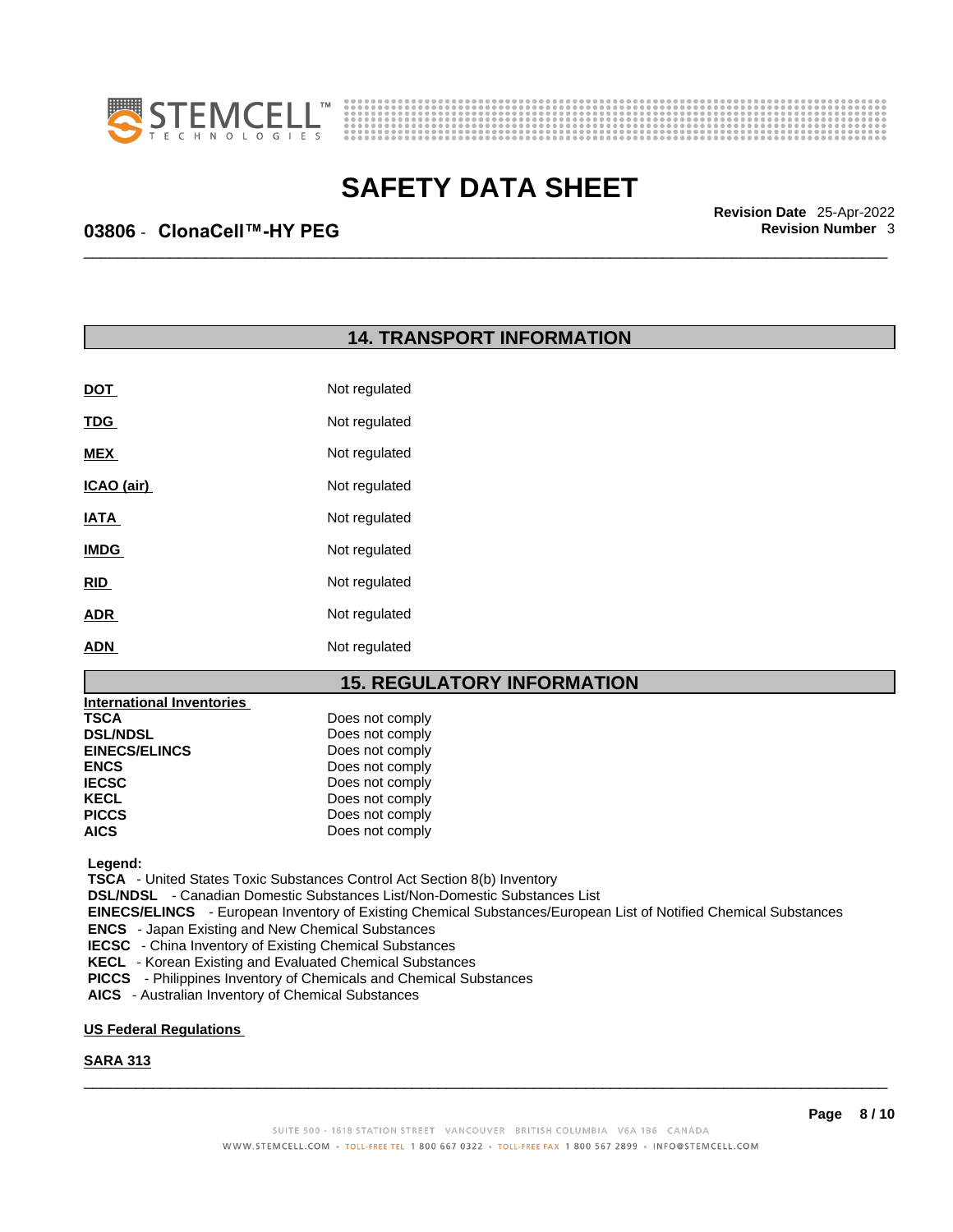



### **03806** - **ClonaCell™-HY PEG Revision Number** 3

\_\_\_\_\_\_\_\_\_\_\_\_\_\_\_\_\_\_\_\_\_\_\_\_\_\_\_\_\_\_\_\_\_\_\_\_\_\_\_\_\_\_\_\_\_\_\_\_\_\_\_\_\_\_\_\_\_\_\_\_\_\_\_\_\_\_\_\_\_\_\_\_\_\_\_\_\_\_\_\_\_\_\_\_\_\_\_\_\_\_\_\_\_ **Revision Date** 25-Apr-2022

Section 313 of Title III of the Superfund Amendments and Reauthorization Act of 1986 (SARA). This product does not contain any chemicals which are subject to the reporting requirements of the Act and Title 40 of the Code of Federal Regulations, Part 372.

### **SARA 311/312 Hazard Categories**

| Acute health hazard               | Yes |  |
|-----------------------------------|-----|--|
| Chronic Health Hazard             | No. |  |
| Fire hazard                       | No. |  |
| Sudden release of pressure hazard | N٥  |  |
| Reactive Hazard                   | No. |  |

#### **CWA** (Clean Water Act)

This product does not contain any substances regulated as pollutants pursuant to the Clean Water Act (40 CFR 122.21 and 40 CFR 122.42).

#### **CERCLA**

This material, as supplied, does not contain any substances regulated as hazardous substances under the Comprehensive Environmental Response Compensation and Liability Act (CERCLA) (40 CFR 302) or the Superfund Amendments and Reauthorization Act (SARA) (40 CFR 355). There may be specific reporting requirements at the local, regional, or state level pertaining to releases of this material.

#### **US State Regulations**

#### **California Proposition 65**

This product does not contain any Proposition 65 chemicals.

#### **U.S. State Right-to-Know Regulations**

#### **US State Regulations**

| Chemical name | New Jersey | <b>Massachusetts</b> | Pennsylvania |
|---------------|------------|----------------------|--------------|
| Water         |            |                      |              |
| 7732-18-5     |            |                      |              |

#### **U.S. EPA Label Information**

**EPA Pesticide Registration Number** Not applicable

### **16. OTHER INFORMATION, INCLUDING DATE OF PREPARATION OF THE LAST REVISION**

**Prepared By, State Control. STEMCELL Technologies Canada Inc.** Canada Inc.

**Revision Date** 25-Apr-2022